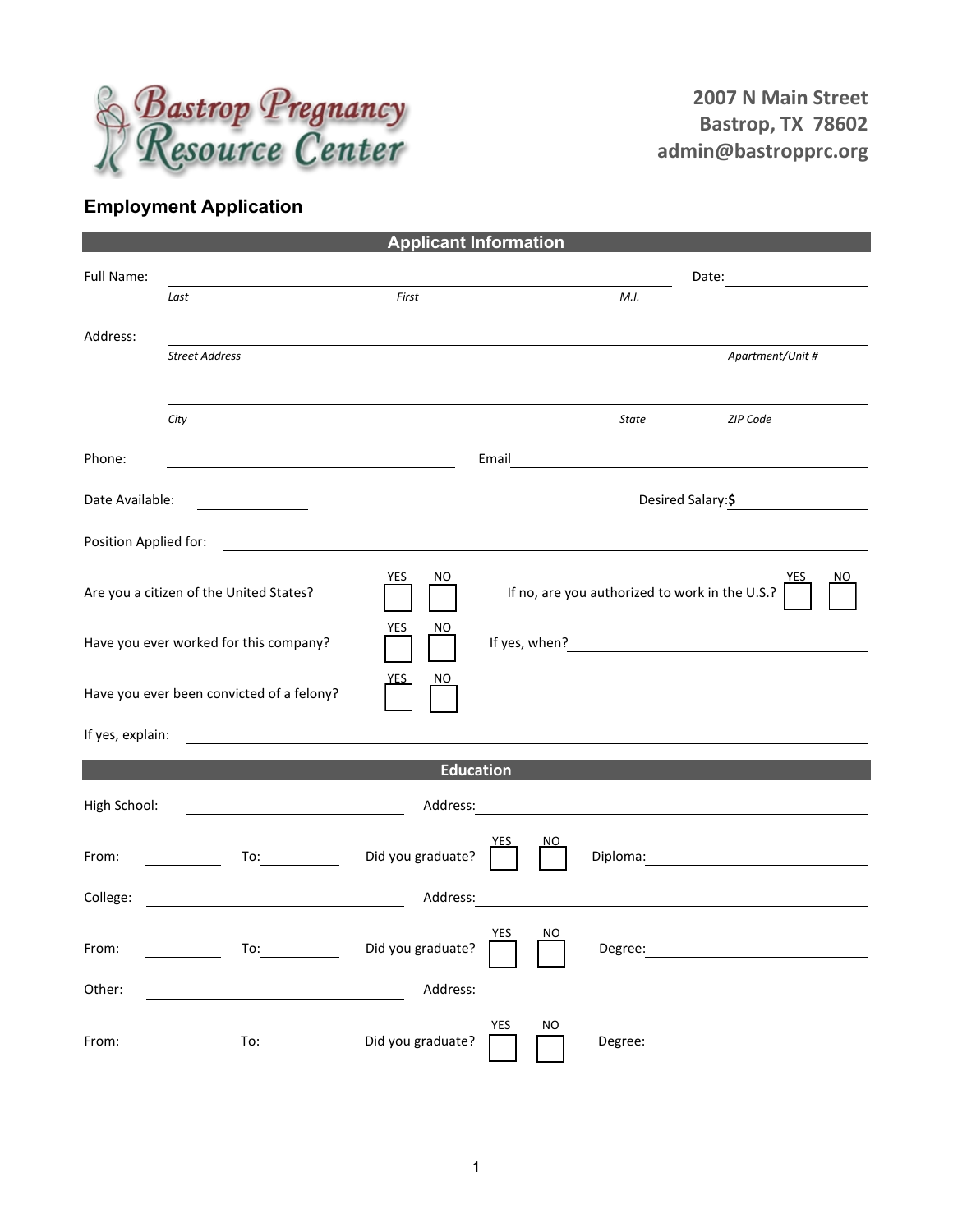| Please list three professional references.<br>Full Name:                                                                                                                                                                                    |                  |  |  |
|---------------------------------------------------------------------------------------------------------------------------------------------------------------------------------------------------------------------------------------------|------------------|--|--|
|                                                                                                                                                                                                                                             |                  |  |  |
| <u> 1980 - Andrea Stadt Britain, amerikansk politik (* 1950)</u>                                                                                                                                                                            |                  |  |  |
| Company:                                                                                                                                                                                                                                    |                  |  |  |
| Address:                                                                                                                                                                                                                                    |                  |  |  |
| Full Name:<br>the control of the control of the control of the control of the control of the control of the control of the control of the control of the control of the control of the control of the control of the control of the control |                  |  |  |
| Company:                                                                                                                                                                                                                                    | Phone: 2008      |  |  |
| Address:                                                                                                                                                                                                                                    |                  |  |  |
| Full Name:                                                                                                                                                                                                                                  |                  |  |  |
| Company:                                                                                                                                                                                                                                    |                  |  |  |
| Address:                                                                                                                                                                                                                                    |                  |  |  |
| <b>Previous Employment</b>                                                                                                                                                                                                                  |                  |  |  |
| Company:                                                                                                                                                                                                                                    | Phone: 2008      |  |  |
| Address:<br><u> 1990 - Jan James James Barnett, amerikansk politiker (d. 1980)</u>                                                                                                                                                          |                  |  |  |
| Starting Salary:\$<br>Job Title:                                                                                                                                                                                                            | Ending Salary:\$ |  |  |
| Responsibilities:<br><u> 1989 - Johann Barn, mars eta bat erroman erroman erroman erroman erroman erroman erroman erroman erroman err</u>                                                                                                   |                  |  |  |
| From:<br>To: $\qquad \qquad \qquad$                                                                                                                                                                                                         |                  |  |  |
| <b>YES</b><br>NO.<br>May we contact your previous supervisor for a reference?                                                                                                                                                               |                  |  |  |
|                                                                                                                                                                                                                                             |                  |  |  |
| Company:                                                                                                                                                                                                                                    | Phone:           |  |  |
| Address:                                                                                                                                                                                                                                    | Supervisor:      |  |  |
| Starting Salary:\$<br>Job Title:<br><u> 1980 - Johann Barnett, fransk politik (d. 1980)</u>                                                                                                                                                 | Ending Salary:\$ |  |  |
| Responsibilities:<br><u> 1980 - Andrea Station Barbara, actor a component de la componentación de la componentación de la componentaci</u>                                                                                                  |                  |  |  |
| From:<br>To: $\qquad \qquad$                                                                                                                                                                                                                |                  |  |  |
| YES<br>NO.<br>May we contact your previous supervisor for a reference?                                                                                                                                                                      |                  |  |  |